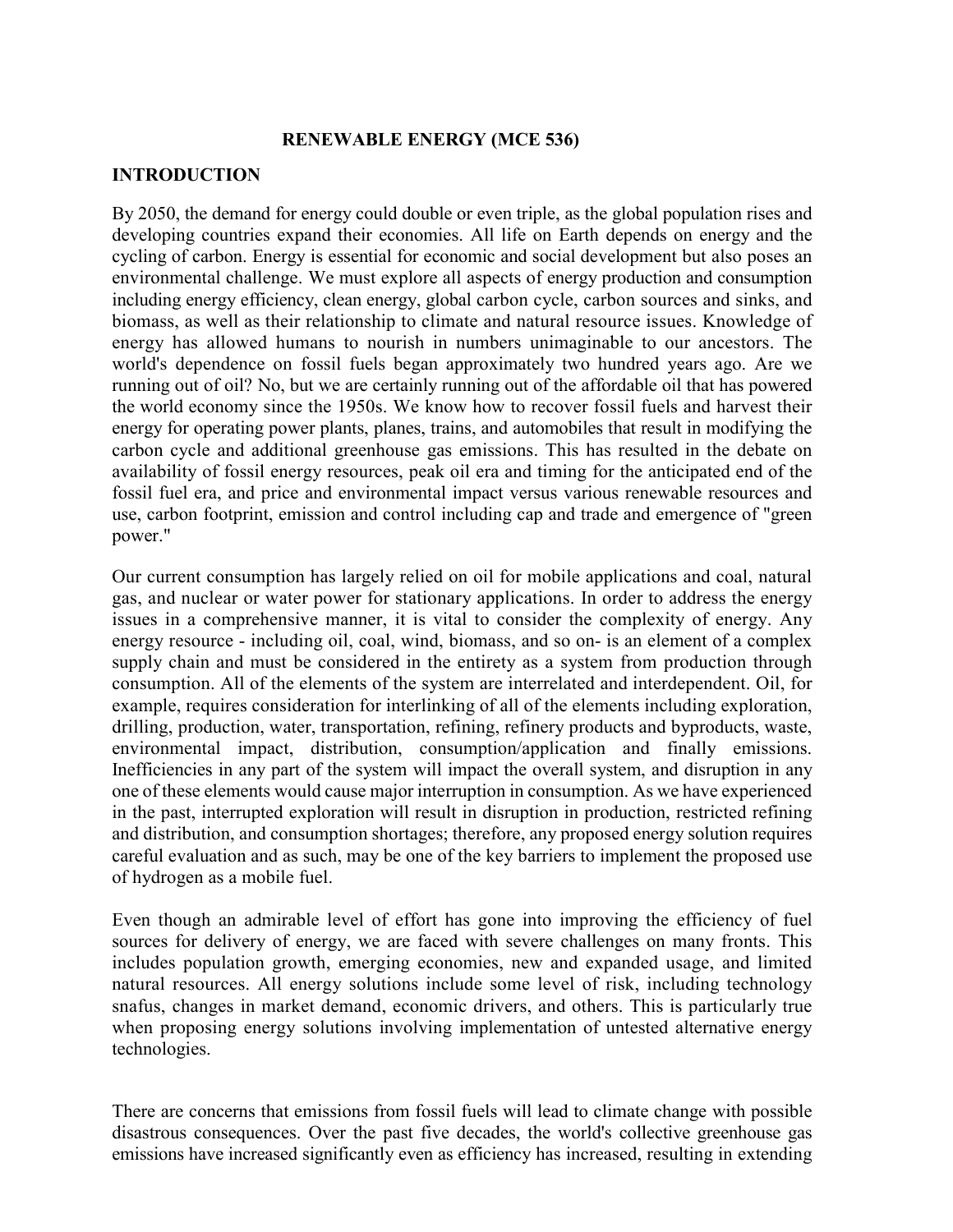energy benefits to more of the population. Many propose that we improve the efficiency of energy use and conserve resources to lessen green house gas emissions and avoid a climate catastrophe. Using fossil fuels more efficiently has not reduced overall greenhouse gas emissions due to various reasons, and it is unlikely that such initiatives will have a perceptible effect on atmospheric greenhouse gas content. While there is a debatable correlation between energy use and greenhouse gas emissions, there are effective means to produce energy, even from fossil fuels, while controlling emissions. There are also emerging technologies and engineered alternatives that will actually manage the makeup of the atmosphere but will require significant understanding and careful use of energy.

We need to step back and reconsider our role and knowledge of energy use. The traditional approach of micromanagement of greenhouse gas emissions is not feasible or functional over a long period of time. More assertive methods to influence the carbon cycle are needed and will be emerging in the coming years. Modifications to the cycle means we must look at all options in managing atmospheric greenhouse gases, including various ways to produce, consume, and deal with energy. We need to be willing to face reality and search in earnest for alternative energy solutions. There appear to be technologies that could assist; however, they may not all be viable. The proposed solutions must not be in terms of a "quick approach," but a more comprehensive, long-term (10, 25, and 50 plus years) approach that is science based and utilizes aggressive research and development. The proposed solutions must be capable of being retrofitted into our existing energy chain. In the meantime, we must continually seek to increase the efficiency of converting energy into heat and power.

When an energy engineer<sup>1</sup> thinks of access to energy or energy systems, whether as a professional responsible for the function of some aspect of the system, or as an individual consumer of energy, a wide range of applications come to mind. These application include electricity for lighting or electronics, natural gas for space heating and industrial uses, and petroleum products such as gasoline or diesel for transportation. Access to energy in the industrialized countries of Asia, Europe, and North America is so pervasive that consumption of energy in some form is almost constant in all aspects of modern life—at home, at work, or while moving from place to place. In the urban areas of industrializing and less-developed countries, not all citizens have access to energy, but all live in close proximity to the local power lines and motorized vehicles that are part of t system. Even in the rural areas of these countries, people may not be aware of mode energy systems on an everyday basis, but may come into occasional contact with t through access to food shipments or the use of rural bus services. Indeed, there are very few human beings who live in complete isolation from this system.

If it is true that use of energy is omnipresent in modern life, then it is also true that both individuals and institutions (governments, private corporations, universities, schools, and the like) *depend* on reliable access to energy in all its forms. Without accessibility, the technologies that deliver modern amenities including comfortable indoor temperature, safe food products, high-speed transportation, *and so* on, would quickly cease to function. Even the poorest persons in the less-developed countries may rely on occasion for their survival on shipments of food aid that could not be moved effectively without mechanized transportation.

One of the best ways to define sustainable development is through long-term, affordable availability of resources including energy. There are many potential constraints to sustainable development. Foremost is the competition for water use in energy production, manufacturing,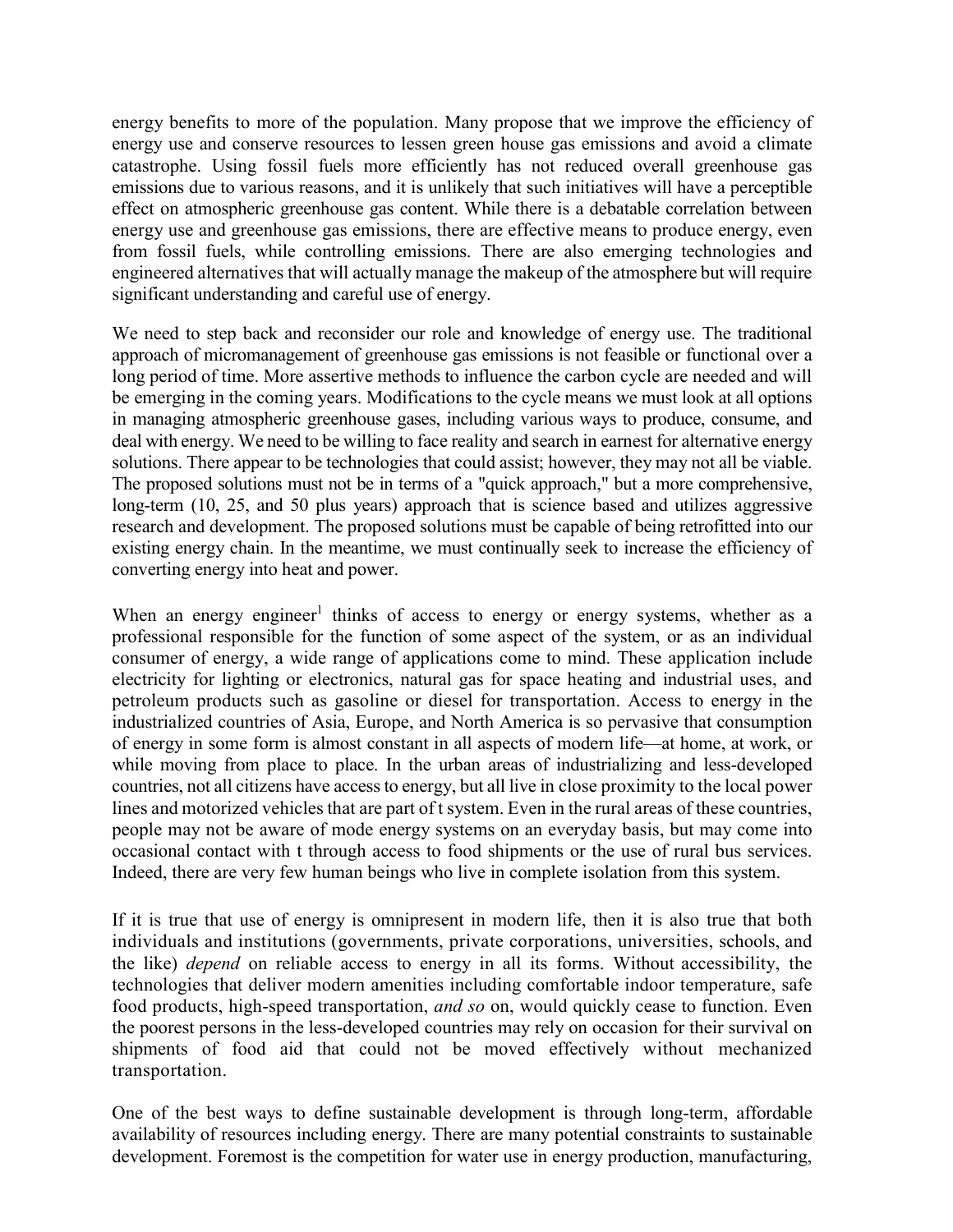farming, and others versus a shortage of fresh water for consumption and development. Sustainable development is also dependent on the earth's limited amount of soil, and in the not Hence, possible solutions must be comprehensive and based on integrating our energy use with nature's management of carbon, water, and life on Earth as represented by the carbon and hydro-geological cycles. Obviously the challenges presented by the need to control atmospheric green house gases are enormous and require "out of the box" thinking, innovative approach, imagination and bold engineering initiatives in order to achieve sustainable development. We will need to ingeniously exploit even more energy and integrate its use with control of atmospheric greenhouse gases. The continued development and application of energy is essential to the development of human society in a sustainable manner through the coming centuries. All alternative energy technologies are not equal and have risks and drawbacks. When evaluating our energy options, we must consider all aspects including performance against known criteria, basic economics and benefits, efficiency, processing and utilization requirements, infrastructure requirements, subsidies and credits, waste and ecosystem, as well as unintended consequences such as impacts to natural resources and the environment. Additionally, we must include the overall changes and the emerging energy picture based on current and future efforts to modify fossil fuels and evaluate the energy return for the investment of funds and other natural resources such as water.

Also for an energy resources to be reliable, it must first of all, deliver the service that the consumer expects. Secondly, it must be available in the quantity desired, when the consumer wishes to consume it (whether this electricity from a wall outlet or gasoline dispensed from a filling station). Lastly, the resource must be available at a price that is economically affordable.

The above qualities define the reliability of the energy resource, for which the consumer will experience adverse consequences if not met—immediately, should the energy system or device stops functioning correctly, or within a short period of time, if the price of the resource is unaffordable. Longer term, there is another criterion for the energy resource that must be met, and one for which society as a whole suffers negative consequences, even if the individual user does not experience consequences directly from her or his actions and choices: environmental sustainability. At the beginning of the twenty-first century, this dimension of energy use and energy systems is increasingly important. Practices that may have placed negligible stress on the planet 100 or 150 years ago, simply because so few people had access to them, are no longer acceptable today, when billions of human beings already have access to these practices or are on the verge of achieving sufficient wealth to have access to them. Thus the need to deliver energy in a way that is both *reliable,* and *sustainable* places before humanity a challenge that is both substantial and complex, and one that will require the talent and •(forts of engineers as well as research scientists, business managers, government administrators, policy analysts, and so on, for many years, if not decades, to come.

The continued development and application of energy is essential to the development of human society in a suitable manner through the coming centuries. All alternative energy technologies are not equal and have risks and drawbacks. When evaluating our energy options, we must consider all aspects including performance against known criteria, basic economics and benefits, efficiency, processing and utilization requirements, infrastructure requirements, subsidies and credits, wastage and ecosystem as well as unintended consequences such as impacts to natural resources and the environment. Additionally, we must include the overall changes and the emerging energy picture based on current and future efforts to modify fossil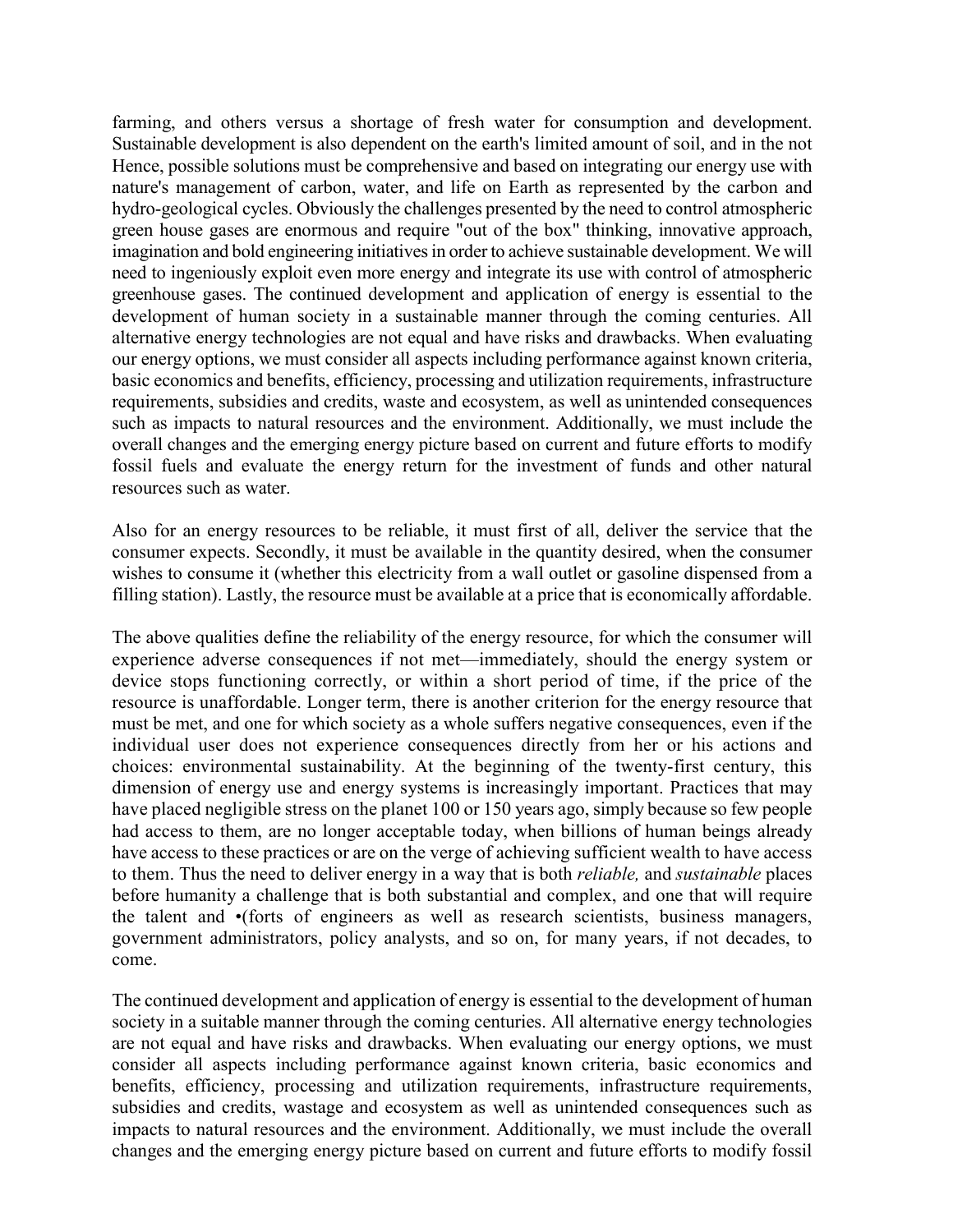fuels and evaluate the energy return for the investment of funds and other natural resources such as water

## **Classification of Energy**

## **Renewable and Non-Renewable Energy**

Renewable energy is energy obtained from sources that are essentially inexhaustible. Examples of renewable resources include wind power, solar power, biomass or bio-energy, geothermal energy, hydroelectric power etc. The most important feature of renewable energy is that it can be harnessed without the release of harmful pollutants.

Non-renewable energy is the conventional fossil fuels such as coal, liquid fuel (Petroleum) natural gas, nuclear etc. which are likely to deplete with time.

Solar energy technologies can be loosely divided into two categories: solar thermal systems and solar electric or photovoltaic (PV) systems.

In wind energy, turbine is being used to produce power by converting the force of the wind (kinetic energy) acting on the rotor blades (rotational energy) into torque (turning force or mechanical energy).

Biomass or Bioenergy is a general term that covers energy derived from a wide variety of material of plant or animal origin. Strictly, this includes fossil fuels but, generally, the term is used to mean renewable energy sources such as wood and wood residues, agricultural crops and residues, animal fats, and animal and human wastes, all of which can yield useful fuels either directly or after some form of conversion.

Hydropower is the extraction of energy from falling water (from a higher to a lower altitude) when it is made to pass through an energy conversion device, such as a water turbine or a water wheel.

Geothermal is energy available as heat emitted from within the earth, usually in the form of hot water or steam. Geothermal heat has two sources: the original heat produced from the formation of the earth by gravitational collapse and the heat produced by the radioactive decay of various isotopes.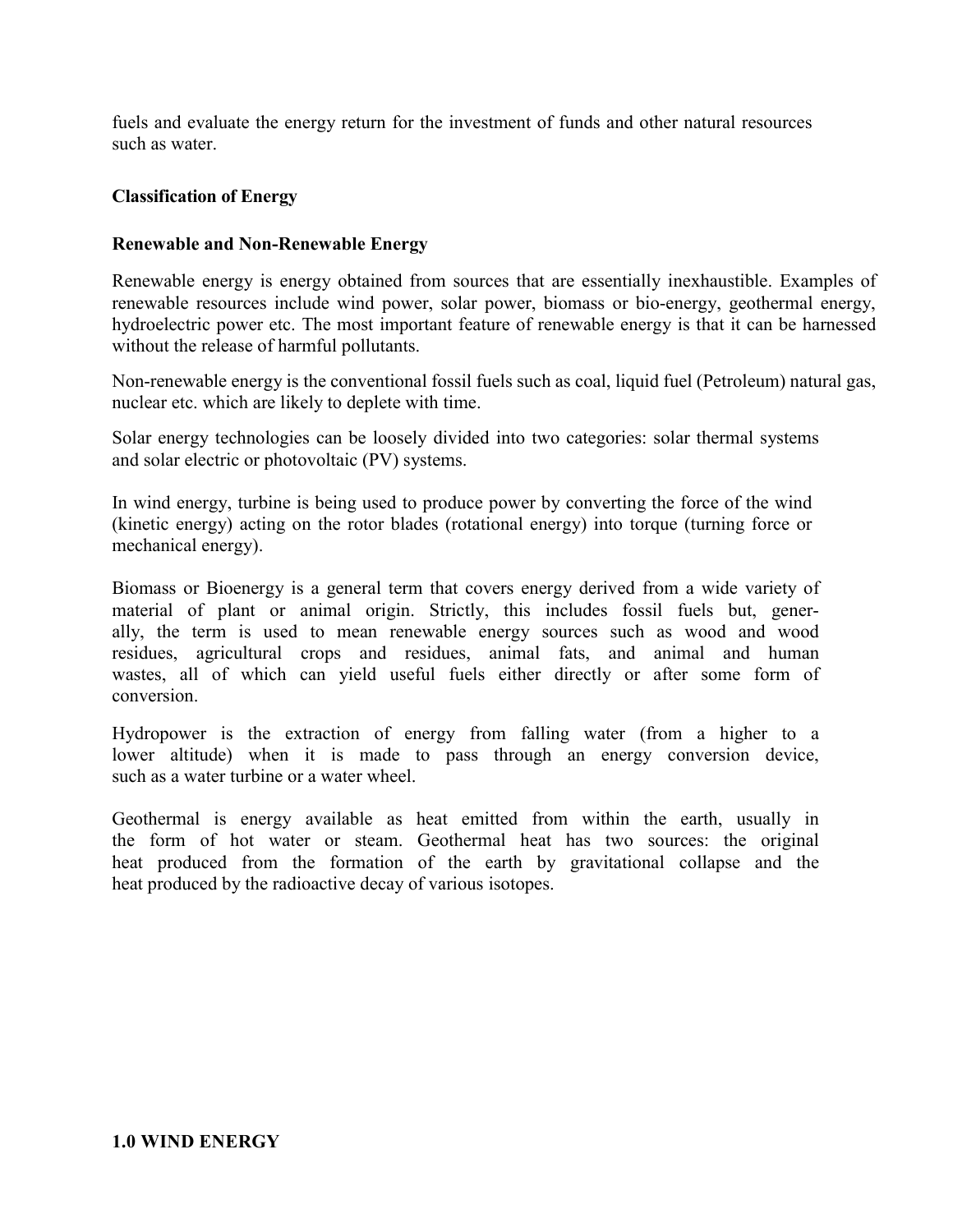This is electrical energy obtained from harnessing the wind with windmills or wind turbines. Wind energy has been in use for thousands of years to propel boats and ships and to provide rotary windmill power for lifting water and grinding grain. The traditional windmills were mostly made of locally available materials like bamboo, wood planks or combination of these. The windmill as source of mechanical power may be considered as an appropriate technology for rural applications. The available technology for harnessing wind in the World is not yet optimum in terms of cost, reliability, safety, convenience etc. Wind energy can be harnessed from either horizontal or vertical axis type of rotors which are relatively simple in design and construction. Only about 48% of the energy conversion has been possible from such designs and overall efficiency of the system does not exceed 35%.

Before the Industrial Revolution, wind was a major source of power for; water, grinding grain, and long-distance transportation (sailing ships). Even I the peak use of farm windmills in the United States was in the 1930s and 1940s when there were over 6 million, these windmills are still being manufactured and used in the United States and around the world . The advantages and disadvantages of wind energy are similar to most other renewable energy resources: It is renewable (non-depleting) and ubiquitous (located in ] regions of the world) and does not require water for the generation of electricity, disadvantages are that it is variable and a low-density source, which then 1 into high initial costs. In general, windy areas are distant from load centers, means that transmission is a problem for large-scale installation of wind farms. The rapid growth of wind power has been due to wind farms with 158,500MW installed by the end of 2009; in addition, there are around 1,000 MW from other applications.

As of 2009, over 70 countries had installed wind power as most countries are seeking renewable energy sources and have wind power as part of their national planning. Therefore, countries have wind resource maps, and others are in the process of determining their wind power potential, which also includes offshore areas.

During the 1930s, small wind systems (100 W to 1 kW) with batteries were installed in rural areas; however, these units were displaced with power from the electric grid through rural electric cooperatives. After the first oil crisis in 1973, there was a resurgence of interest in systems of this size, with the sale of refurbished units and manufacture of new units. Also as a response to the oil crisis, governments and utilities , were interested in the development of large wind turbines as power plants for the grid. Then, starting in 1980s the market was driven by distributed wind in Denmark and wind farm market in California, which led to the significant wind industry today.

Estimation of available wind energy depends on an understanding of the frequency and duration of different wind speeds, which can be measured empirically or modeled using statistical functions. Knowledge of the available wind speeds can be converted to a projection of the average annual output from a specific turbine using a "power curve" for that turbine. The function of the turbine can be modeled with either a simple theoretical model known as an "actuator disc" or a more sophisticated "strip theory" model that takes into account the shape of the wind turbine blades. Both analytic solutions to blade design and approximate solutions that analyze performance at a finite number of points along the blade are presented. Lastly, the economics of both small- and large-scale wind systems are considered, in terms of their ability to repay investment through sales of electricity or displacement of electricity purchases from the grid.

Use of wind energy for human purposes entails the conversion of the kinetic energy that is present intermittently in the wind into mechanical energy, usually in the form of rotation of a shaft. From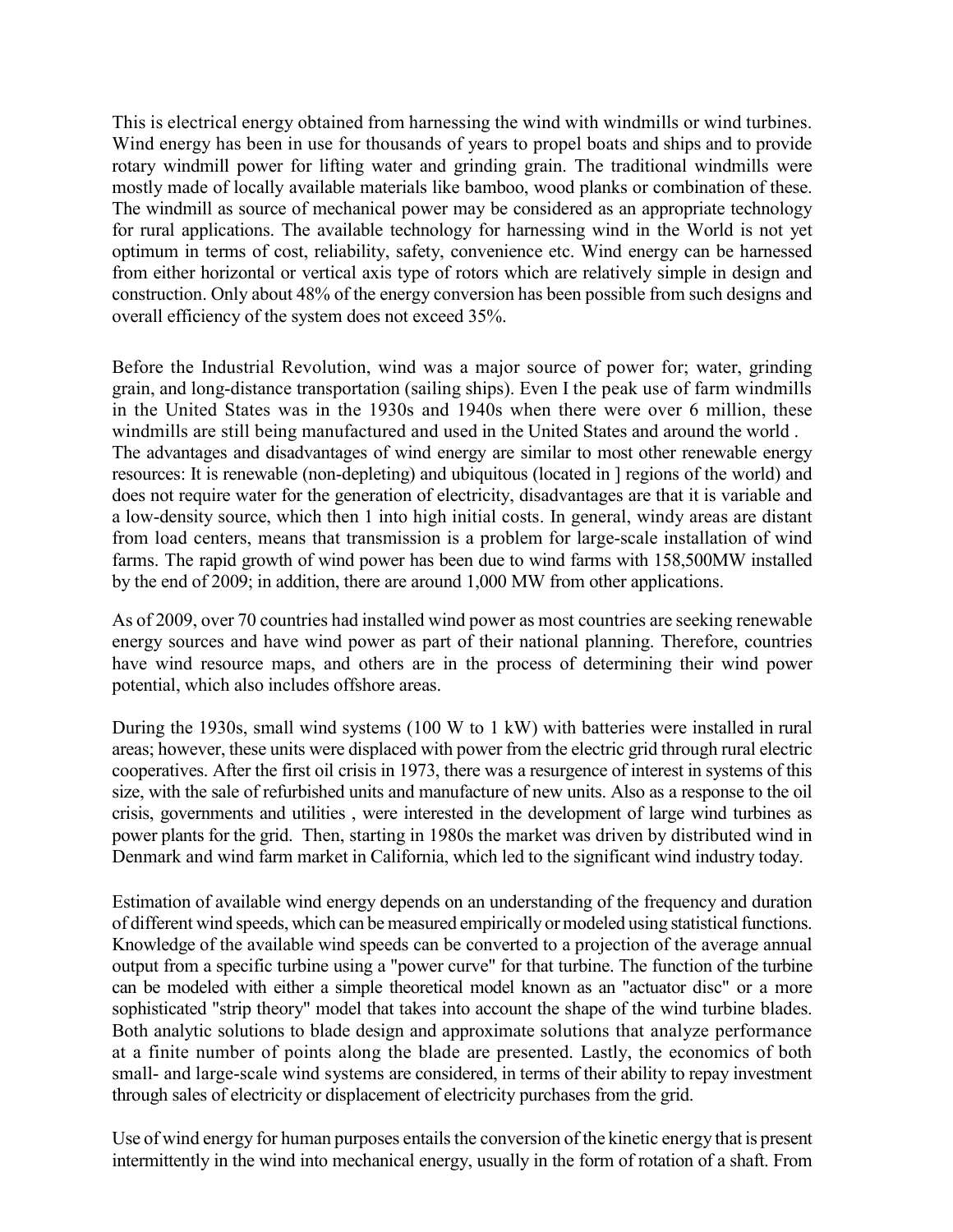there, the energy can be applied to mechanical work or further converted to electricity using a generator. As in solar resource , the amount of energy available in the wind around the planet at any one moment in time is vast. However, much of it is too far from the earth's surface to be accessible using currently available technology, and the energy that is accessible requires investment in a conversion device, such as a windmill or wind turbine. Furthermore, no location is continuously windy, and the power (i.e., rate of energy flow) in the wind is highly variable, requiring provision both for alternative energy supplies during times of little or no wind, and means of protecting the wind energy conversion device from damage in times of extremely high wind.

While the use of wind energy for mechanical applications such as grinding grain dates back many centuries, the use of wind power for the generation of electricity, which is the focus of this chapter (specifically at a utility scale as opposed to residential scale), dates back to the end of the nineteenth century. Early machines were based on windmill designs for water pumping, and produced limited output. Throughout the twentieth century, the design of the small-scale wind turbine evolved toward fewer blades, lighter weight, and faster rotational speeds. Although some attempts were made at utility-scale wind devices in the mid-twentieth century, these efforts did not bear fruit, so that through the 1930s and 1940s, wind turbines were developed on the scale of tens of kilowatts, especially for rural locations, prior to national electrification efforts. As of the 1960s, the only commercially available devices capable of generating electricity were sized for powering households or farms, especially in remote locations that were not easily reached by the electric grid.

The evolution of the modern utility scale wind turbine began with experimental devices in the 1970s that tested many possible design variables: horizontal or vertical axis; one, two, or three blades; or blades upwind or downwind of the tower. By the early 1980s, turbines began entering the U.S. market for grid electricity, especially in California, and the total installed capacity of these devices in the United States grew from a negligible amount in 1980 to approximately 2500 MW in the year 2000. Thereafter the U.S. market entered an accelerated growth phase, reaching some 9100 MW by the end of 2005 and 40,300 MW by the end of 2010.

World use of wind energy has been growing rapidly as well in recent years. In 2002, there were 32,400 MW of large-scale wind power in use by utilities around the world; by 2005, this figure had reached 59,100 MW, and by 2010, it had reached 195,000 MW. Global leaders in terms of share of the 2010 total installed capacity include China (22%), United States (21%), Germany (14%), Spain (11%), and India (7%) . Note that statistics on total installed capacity should be seen in context. In the year 2009, installed capacity of fossil fuel powered plants in the United States alone totaled 772,000 MW.

The success of the large-scale wind turbine emerged from advances involving several engineering disciplines. First, an improved understanding of the fluid dynamics of wind moving past the device enabled improved design of the turbine blade. Second, improved materials allowed for the fabrication of large turbines that were both light and strong enough to perform robustly and efficiently, and also increasing the maximum *swept area* (i.e., circular area formed by the rotational span of the turbine blades) of the device, which helped to reduce the cost per kWh.

# **Wind Resource**

The primary difference between wind and solar power is that power in the wind increases as the cube of the wind speed:

$$
P/A = 0.5 * p * v3, W/m
$$
 (1)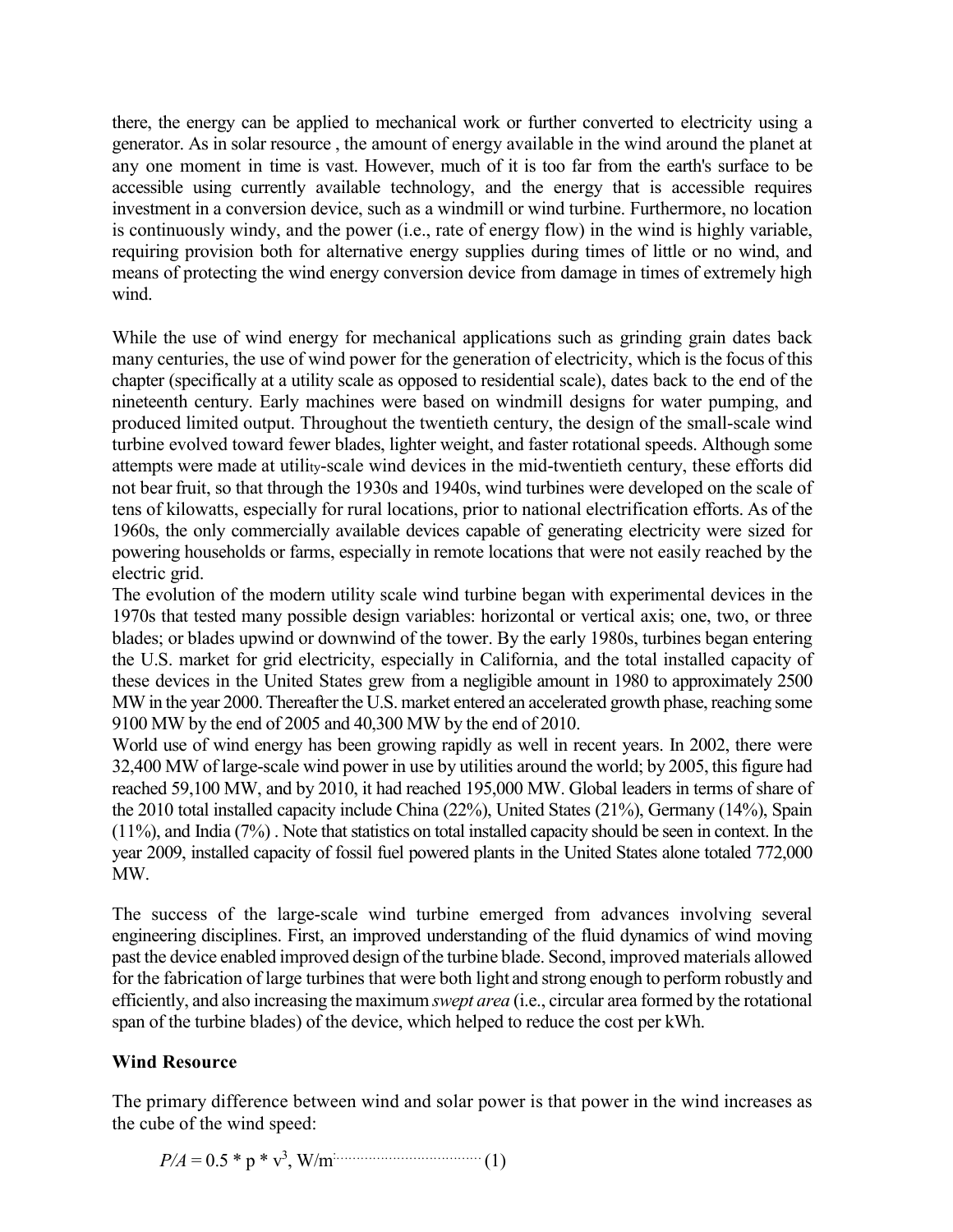Where p is the air density, and v is the wind speed. The power/area is also referred to as wind power density. The air density depends on the temperature and barometric pressure, so wind power will decrease with elevation, around 10% per 1,000 m. The average wind speed is only an indication of wind power potential, and the use of the average wind speed will underestimate the actual wind power. A wind speed histogram or frequency distribution is needed to estimate the wind power/area. For siting of wind farms , data are needed at heights of 50 m and probably at hub heights. Since wind speeds vary by hour, day, season, and even years, 2 to 3 yr of data are needed to have a decent estimate of the wind power potential at a specific site. Wind speed data for wind resource assessment are generally sampled at 1 Hz and averaged over 10min (sometimes 1 hr). From these wind speed histograms (bin width of 1 m), the wind power/area is determined.

#### **Wind Shear**

Wind shear is the change in wind speed with height, and the wind speed at higher heights can be estimated from a known wind speed. Different formulas are available, but most use a power law.

$$
\frac{v}{v_0} = \left(\frac{H}{H_0}\right)^{\alpha} \dots \dots \dots \dots \dots \dots \dots \dots \tag{2}
$$

where v is the estimated wind speed at height *H*,  $v_0$  is the known wind speed at height H<sub>0</sub> and  $\alpha$  is the wind shear exponent. The wind shear exponent is determined from measurements; in the past, a value of 1/7 (0.14) was used I'm stable atmospheric conditions. Also, this value meant that the power/area doubled from 10 to 50 m, a convenient value since the world meteorological standard for measurement of wind speed was a height of 10 m.

In many continental areas, the wind shear exponent is larger than 0.14, and the wind shear also depends on the time of day , with a change in the pattern from day to night at a height around 40 m. This means that wind farms will be producing more power at night when the load of the utility is lower, a problem for the value of the energy sold by the wind farm. There is more power in the wind at 40 m and higher heights than determined by data taken at a height of 10 m . The pattern of the data at 50 m for Washburn (not shown on graph) was similar to the 50-m data at White Deer; however, there was some difference between the two sites. Both sites were in the plains, around 40 km apart. This shows that wind power is fairly site specific. Wind data for wind farms has to be taken at heights of at least 40 m to 50 m as at these heights and above the wind pattern will be same, and the wind speeds at higher heights at the same site can be estimated using equation 2. There are some locations, such as mountain passes, where there is little wind shear so taller towers for wind turbines would not be needed.

#### **Wind Turbines**

Wind turbines are classified according to the interaction of the blades with the wind, orientation of the rotor axis with respect to the ground and to the tower (upwind, downwind), and innovative or unusual types of machines. The interaction of the blades with the wind is by drag, lift, or a combination of the two.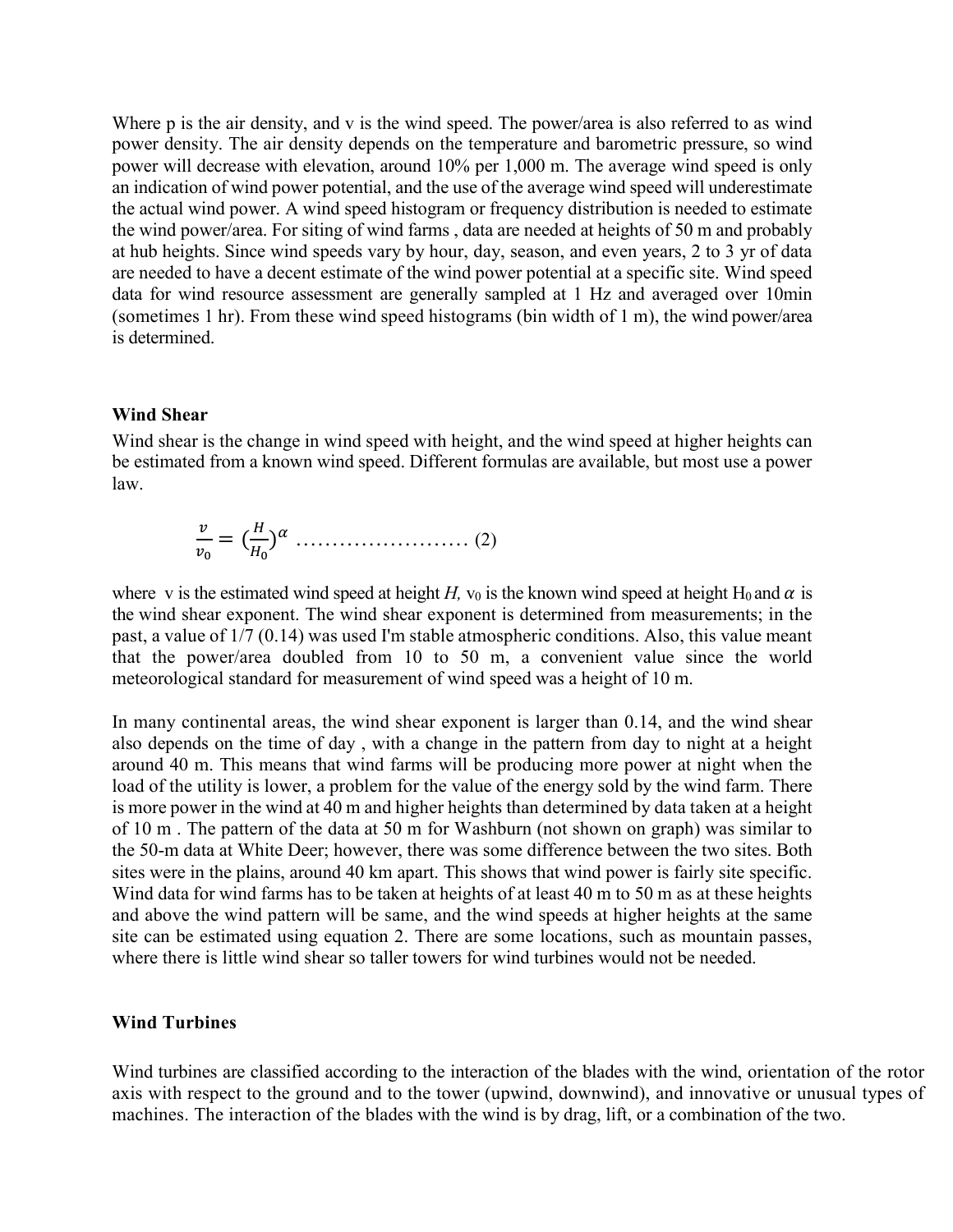For a drag device, the wind pushes against the blade or sail, forcing the rotor to turn on its axis, and drag devices are inherently limited in efficiency since the speed of the device or blades cannot be greater than the wind speed. The maximum theoretical efficiency is 15%. Another major problem is that drag devices have a lot of material in the blades. Although a number of different drag devices have been built, there are essentially no commercial (economically viable) drag devices in production for the generation of electricity.

Most lift devices use airfoils for blades (Figure below), similar to propellers or airplane wings; however, other concepts are Magnus (rotating cylinders) and Savonius wind turbines . A Savonius rotor is not strictly a drag device, but it has the same characteristic of large blade area to intercept area. This means more material and problems with the force of the wind on the rotor at high wind speeds, even if the rotor is not turning. An advantage of the Savonius wind turbine is the ease of construction. Using lift, the blades can move faster than the wind and are more efficient in terms of aerodynamics and use of material, a ratio of around 100 to 1 compared to a drag device. The tip speed ratio is the speed of the tip of the blade divided by the wind speed, and lift devices typically have tip speed ratios around seven. There have even been onebladed wind turbines, which saves on material; however, most modern wind turbines have two or three blades. The power coefficient is the power out or power produced by the wind turbine divided by the power in the wind. A power curve shows the power produced as a function of wind speed (Figure 3). Because there is a large scatter in the measured power versus wind speed, the method of bins (usually 1 m/s bin width suffices) is used.

Wind turbines are further classified by the orientation of the rotor axis with respect to the ground: horizontal axis wind turbine (HAWT) and vertical axis wind turbine (VAWT).The rotors on HAWTs need to be kept perpendicular to the wind, and yaw is the relation of the unit about the tower axis. For upwind units, yaw is by a tail for small wind turbines and a motor on large wind turbines; for downwind units, yaw may be by coning (passive yaw) or a motor.

YAWTs have the advantage of accepting the wind from any direction. Two examples of VAWTs are the Darrieus and giromill. The Darrieus shape is similar to the curve of a moving jump rope; however, the Darrieus is not selfstarting as the blades have to be moving faster than the wind to generate power. The giromill can have articulated blades that change angle, so it can be self starting. Another advantage of VAWTs is that the speed increaser and generator can be at ground level. A disadvantage is that taller towers are a problem for VAWTs, especially for units of wind farm size. Today, there are no commercial, large-scale VAWTs for wind farms, although there are a number of development projects and new companies for small VAWTs. Some companies claim they can scale to megawatt size for wind farms.

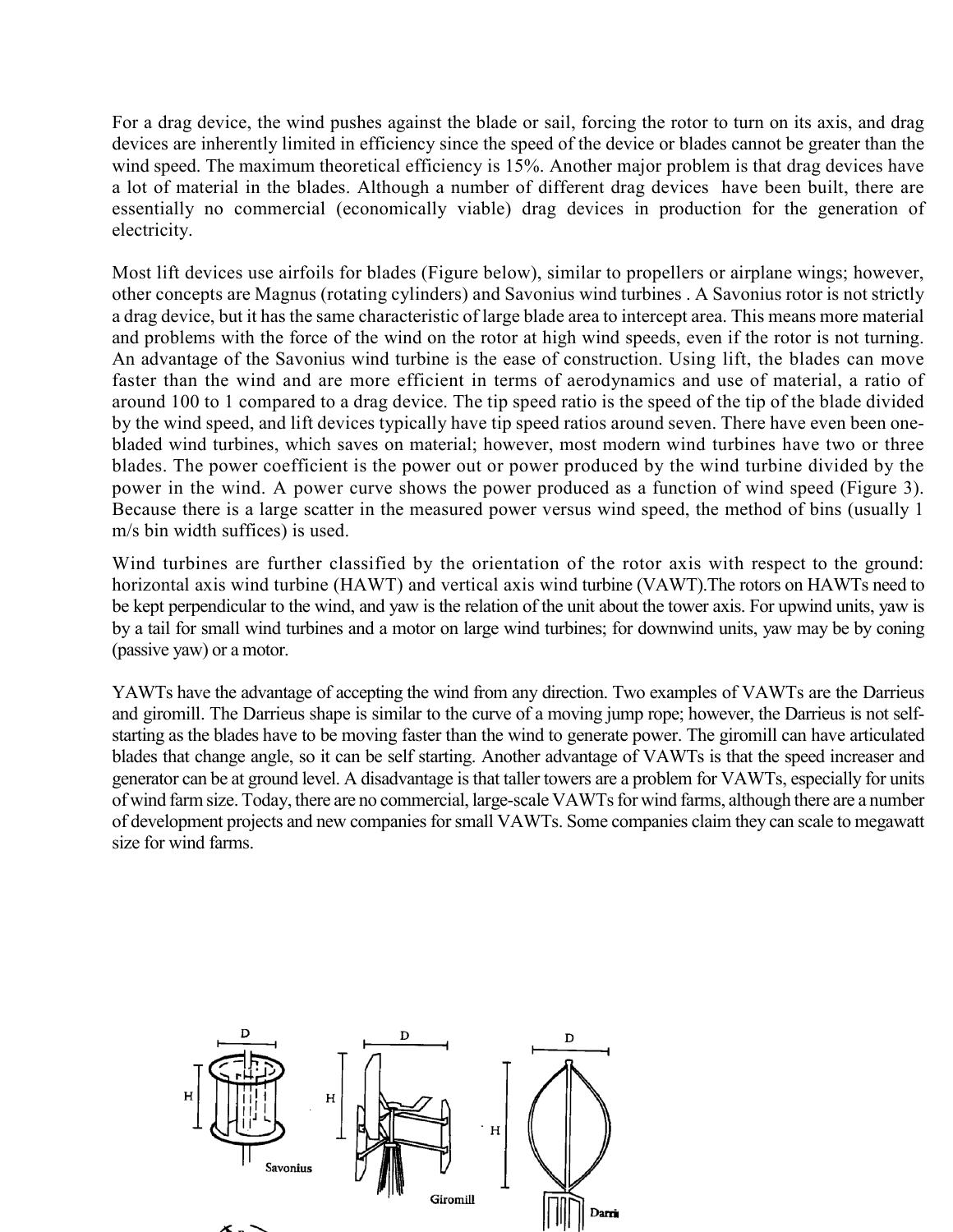Diagram of different rotors for horizontal and vertical axis wind turbines.

The total system consists of the wind turbine and the load, which is also called a wind energy conversion system ("WECS). A typical large wind turbine consists of the rotor (blades aid hub), speed increaser (gearbox), conversion system, controls, and the tower (Figure 4). The most common configuration for large wind turbines is three blades, full-span pitch control (motors in hub), upwind with yaw motor, speed increaser (gearbox), and doubly fed induction generator (allows a wider range of revolutions per minute for better aerodynamic efficiency). The nacelle is the covering or enclosure of the speed increaser and generator.



Examples of different wind turbines, a) HAWT (b) Giromill (c) Savonius

The output of the wind turbine, rotational kinetic energy, can be converted to mechanical, electrical, or thermal energy. Generally, it is electrical energy. The generators can be synchronous or induction connected directly to the grid or a variable-frequency alternator (permanent magnet alternator) or direct current generator connected indirectly to the grid through an inverter.

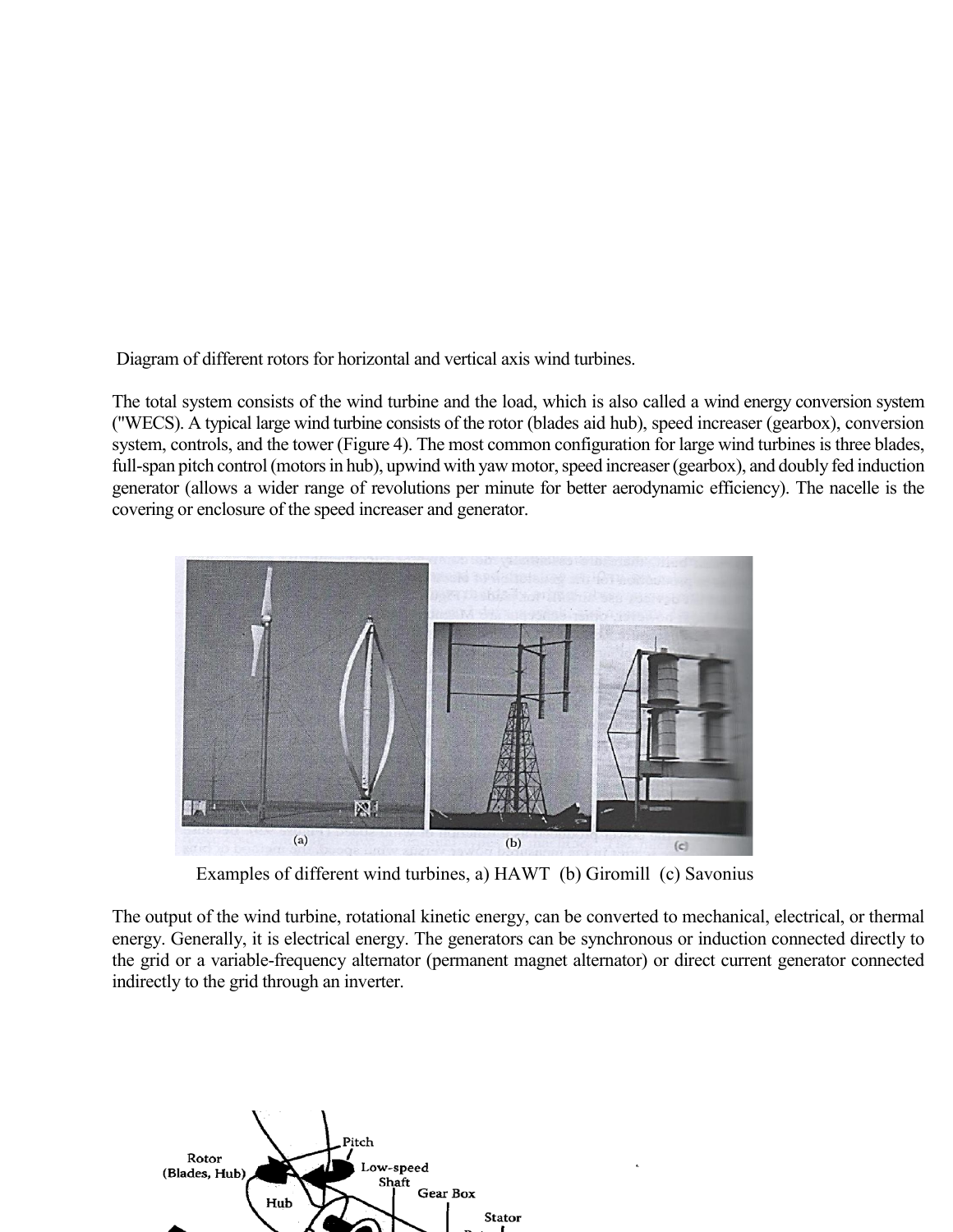Figure 4. Diagram of main components of large wind turbine.

#### **Components of a Turbine**

The horizontal axis wind turbine (HAWT) system consists of blades attached to a central hub to form a rotor that rotates when force is exerted upon them by the wind. The hub is in turn attached to a driveshaft that transmits rotational energy to the interior of the *nacelle,* a central enclosure that sits atop the turbine tower and is rotated by a "yaw mechanism" on a vertical axis to face the wind from any direction. Here "yaw" is defined as the angular orientation of the nacelle and rotor around its vertical axis. The nacelle contains the bearing for the driveshaft, the transmission, generator, mechanical brake, and gears and drives to change both the orientation of the nacelle and the pitch of the turbine blades. Because it is difficult to access the nacelle, controls and monitors are installed inside the base of the tower, when possible. Major components of the turbine system are shown in below.

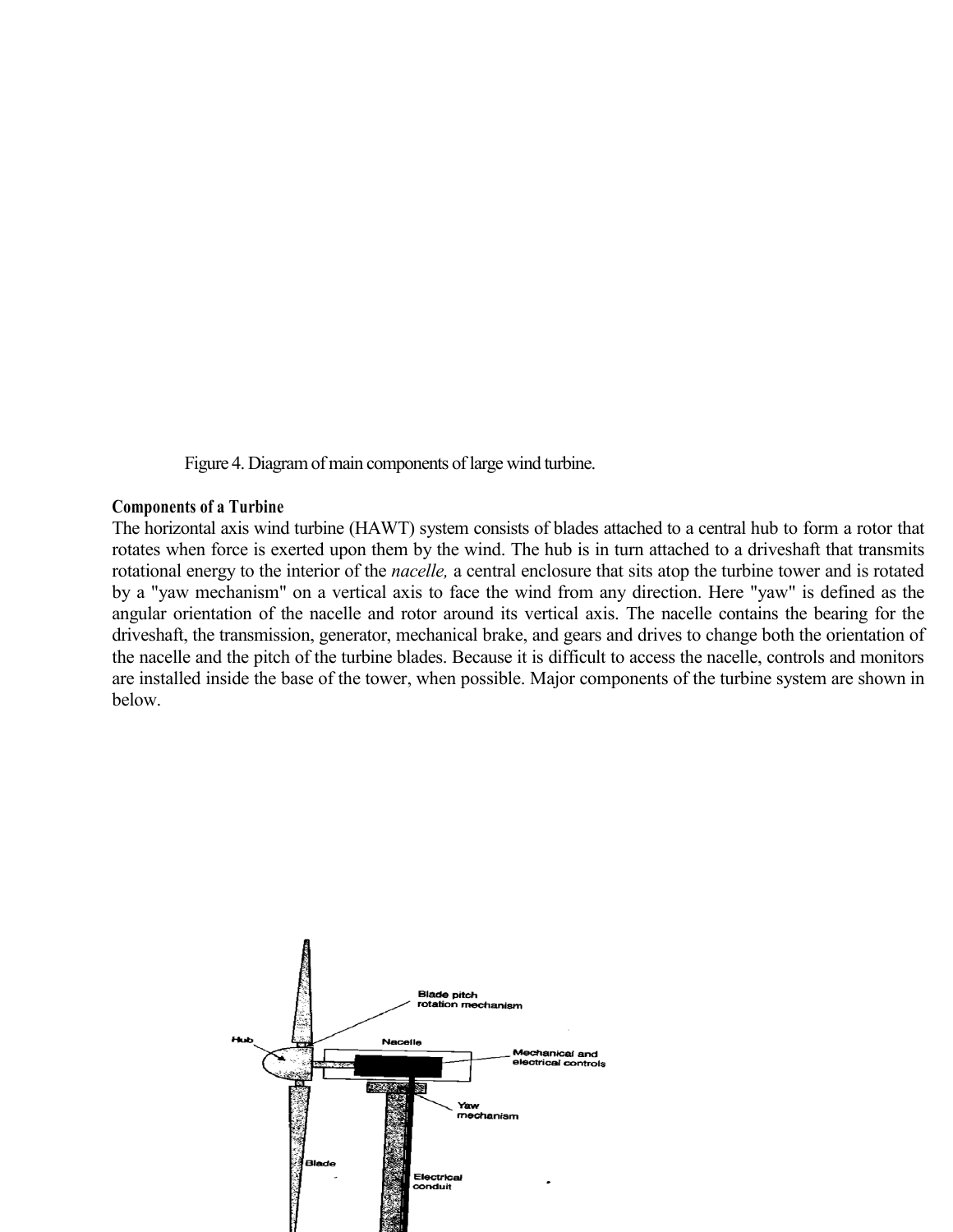Main parts of a utility-scale wind turbine

### **[Darrieus wind](http://en.wikipedia.org/wiki/Darrieus_wind_turbine) turbine**

"Eggbeater" turbines, or Darrieus turbines, were named after the French inventor, Georges Darrieus. They have good efficiency, but produce large torque ripple and cyclical stress on the tower, which contributes to poor reliability. They also generally require some external power source, or an additional Savonius rotor to start turning, because the starting torque is very low. The torque ripple is reduced by using three or more blades which results in greater solidity of the rotor. Solidity is measured by blade area divided by the rotor area. Newer Darrieus type turbines are not held up by [guy-wires](http://en.wikipedia.org/wiki/Guy-wire) but have an external superstructure connected to the top bearing.

## **[Giromill](http://en.wikipedia.org/wiki/Giromill)**

A subtype of Darrieus turbine with straight, as opposed to curved, blades. The cycloturbine variety has variable pitch to reduce the torque pulsation and is self-starting . The advantages of variable pitch are: high starting torque; a wide, relatively flat torque curve; a higher coefficient of performance; more efficient operation in turbulent winds; and a lower blade speed ratio which lowers blade bending stresses. Straight, V, or curved blades may be used.

### **[Savonius wind turbine](http://en.wikipedia.org/wiki/Savonius_wind_turbine)**

These are drag-type devices with two (or more) scoops that are used in anemometers, *Flettner* vents (commonly seen on bus and van roofs), and in some high-reliability low-efficiency power turbines. They are always self-starting if there are at least three scoops.

### **Using Wind Data to Evaluate a Potential Location**

The viability of wind energy at a given site depends on having sufficient wind speed available at the height at which you intend to install the turbine. Long-term data gathering of wind speed data at many sites over multiyear periods shows that once the average and variance of the wind speed are known, these values are fairly consistent from year to year, varying no more than 10% in either direction in most locations.

There are two levels of detail at which to measure wind speed. The first approach is to measure the average wind speed with a limited number of readings, or to obtain such a measure from a *statistical wind map* that uses wind data from nearby locations and information about terrain and prevailing winds to estimate the average wind speed.

The other approach is to measure the wind continuously at the site throughout the year (or through multiple years), and assign each of the 8760 h in the year to a wind speed "bin" based on the average speed for that hour. Naturally, the latter approach costs more and takes longer to record, but allows the analyst to more accurately predict how well the turbine will perform.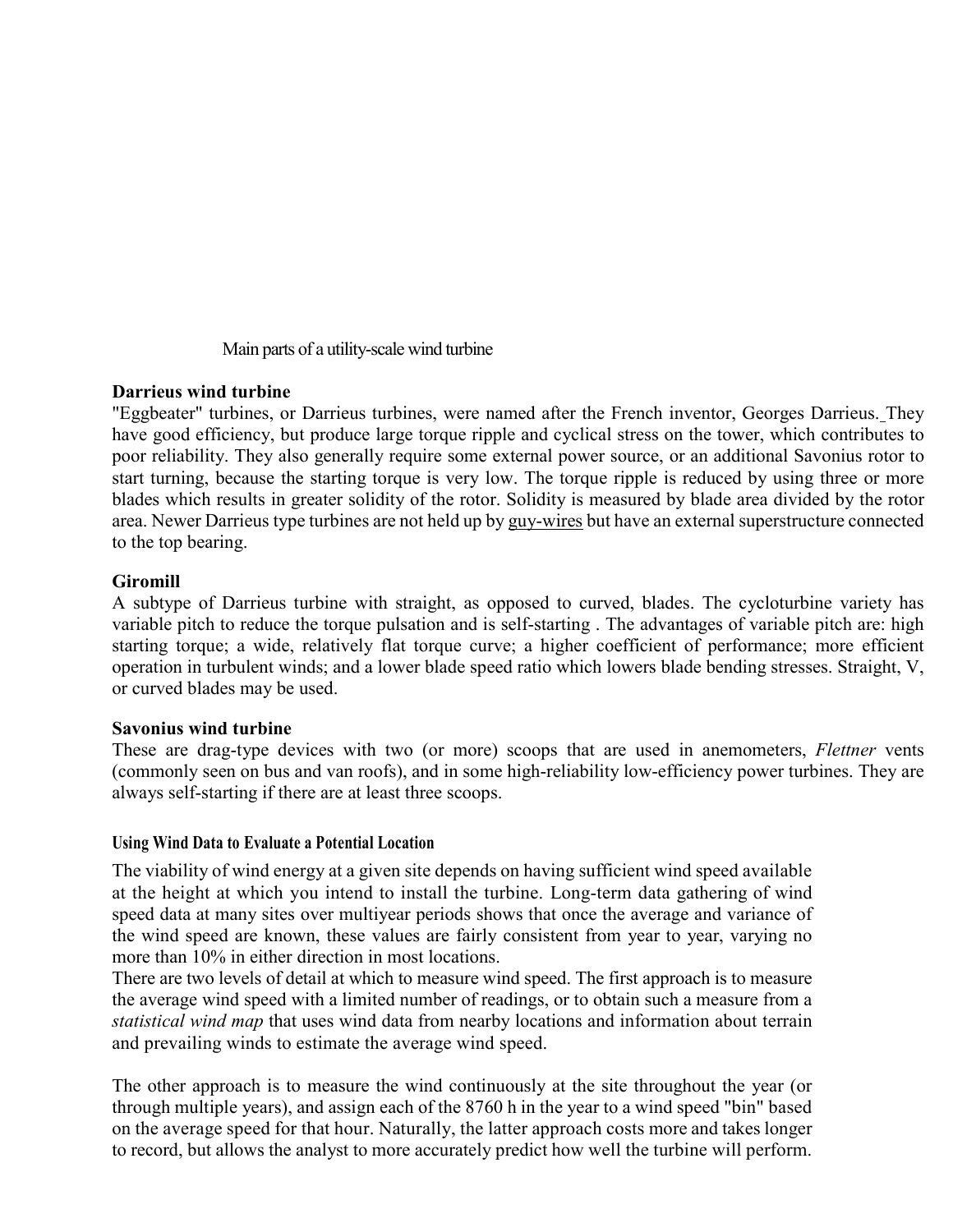In this section, we will start with a data set based on detailed wind measurement and then compare the results with others based on use of the average wind speed for the same site. The detailed wind data set for a hypothetical site (see Table 1) is based on continuous wind data gathering for an entire year. Note that the table is formatted as shown for reasons of brevity and simplicity; in the wind industry, bins are often broken down in 0.5 m/s increments and centered on half or whole m/s average speeds, for example, a bin might be created between 0.75 and 1.25 m/s, with a 1 m/s average speed. For this site, the winds range between 0 and 14 m/s, except for 2 h/year where they exceed this value. The wind speed distribution is typical of a flat area with no obstructions close to the turbine, and would be characterized as "fair" in terms of its potential for wind power development . In other words, a private entity such as a household or small business might be able to develop the resource, since they would then avoid *paying* grid charges to bring electricity in, but the average wind speed is not high enough to compete with the best sites for *wind farms* (i.e., facilities with multiple large turbines, sometimes also called *wind parks).*

For comparison, the site used by the utilities at Fenner, New York, near Syracuse, New York, in the United States, averages 7.7 m/s (17 mph) year round at the turbine hub height of 65 m. The data are divided up into "bins," where the number of hours per year that the wind speed is in the given bin is shown in the table (e.g., for bin 1,80 h/year of no wind, and the like). The hours per year can be translated into a percentage by dividing the number of hours in the bin by 8760 h total per year. The last column gives the average wind speed for the bin. Taking a weighted average of the bin average wind speed gives the following:

 *Uaverage =*∑ …………………………. (3)

Here  $U_{average}$  = average speed for the site,  $p_i$  = percentage of year that wind speed is in bin  $\ell$ , and  $U_i$  average = average speed for the bin i. The calculation gives  $U_{\text{avm}} e = 5.57$  m/s for the year, as shown. Note that the 2 h for bin 16 are not included in the average speed calculation since the bin average speed is unknown.

Wind Data Distributed by Bins for Hypothetical Site (Average wind speed 5.57m/s or 12.2mph)

|     | Wind Speed   |              |            | Frequency | Bin Avg. Speed |
|-----|--------------|--------------|------------|-----------|----------------|
| Bin |              |              | hours/year | (pct)     | (m/s)          |
|     | Mln. $(m/s)$ | Max. $(m/s)$ |            |           |                |
|     |              |              | 80         | $0.9\%$   |                |
|     | U            |              | 204        | 2.3%      | 0.5            |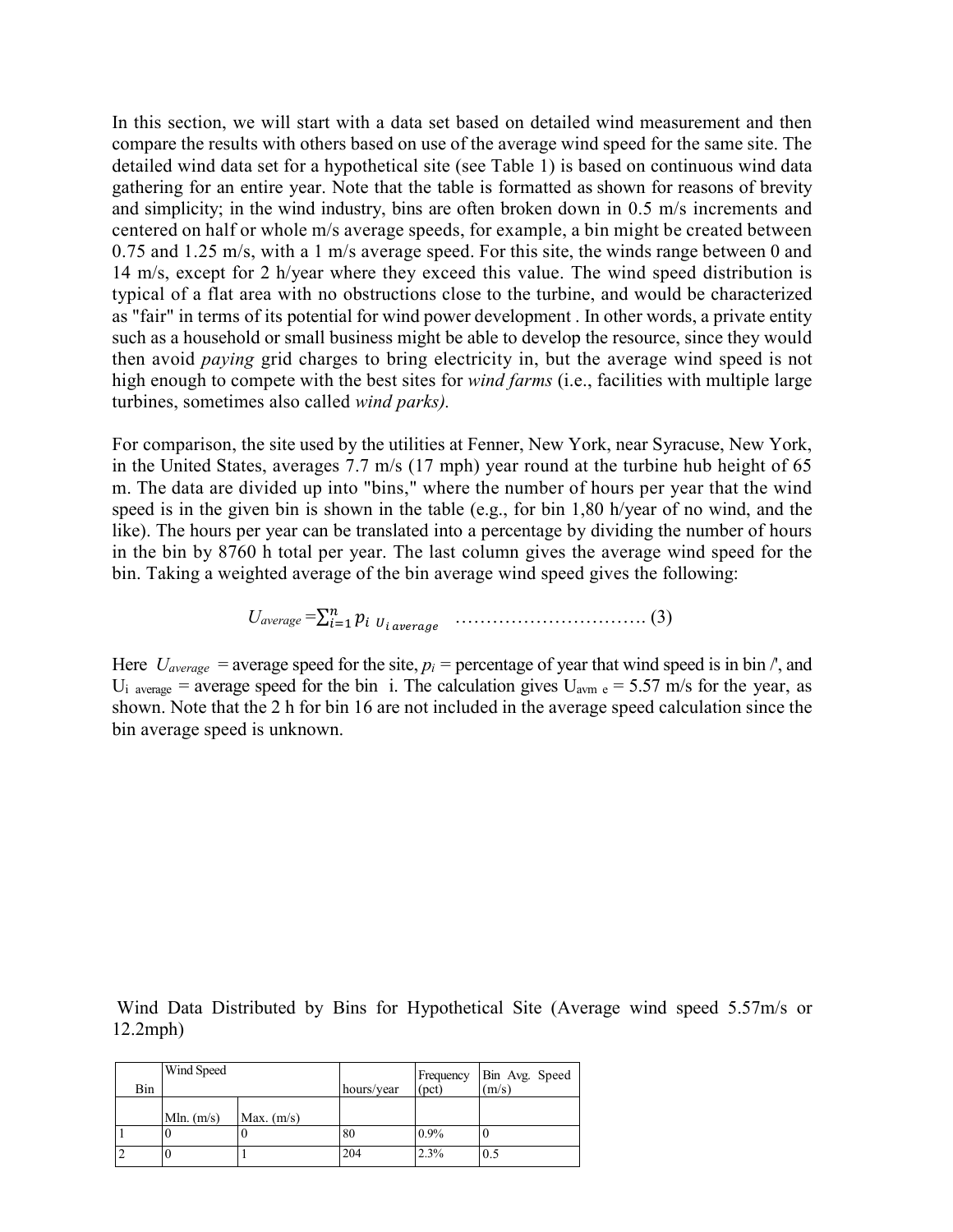| $\overline{3}$ | 1              | $\overline{2}$   | 496          | 5.7%  | 1.5  |
|----------------|----------------|------------------|--------------|-------|------|
| $\overline{4}$ | $\overline{2}$ | $\mathfrak{Z}$   | 806          | 9.2%  | 2.5  |
| 5              | 3              | $\overline{4}$   | 1211         | 13.8% | 3.5  |
| 6              | $\overline{4}$ | 5                | 1254         | 14.3% | 4.5  |
| $\overline{7}$ | 5              | 6                | 1246         | 14.2% | 5.5  |
| 8              | 6              | 7                | 1027         | 11.7% | 6.5  |
| 9              | $\overline{7}$ | 8                | 709          | 8.1%  | 7.5  |
| 10             | 8              | 9                | 549          | 6.3%  | 8.5  |
| 11             | 9              | 10               | 443          | 5.1%  | 9.5  |
| 12             | 10             | 11               | 328          | 3.7%  | 10.5 |
| 13             | 11             | 12               | 221          | 2.5%  | 11.5 |
| 14             | 12             | 13               | 124          | 1.4%  | 12.5 |
| 15             | 13             | 14               | 60           | 0.7%  | 13.5 |
| 16             | 14             | 1 No upper bound | $\mathbf{2}$ | 0.02% |      |

#### **Using Statistical Distributions to Approximate Available Energy**

The distribution of wind speeds in Table provides *a* solid basis for calculating available energy at this site. However, suppose we only knew  $U_{\text{average}} = 5.57 \text{ m/s}$ , and did not have the hourly bin data for the year.

Observations have shown that in many locations, if the average wind speed is known, the probability of the wind speed being in a given range can be predicted using the *Weibull* or *Rayleigh* distributions from probability and statistics, the Rayleigh being a special case of the Weibull. The probability density function (PDF) for the Weibull distribution has the following form:

 f() = exp[-(x/p)k ], for x ≥ 0 ………………………………… (4)

 $f(x) = 0, f x < 0$ 

where *k* and *a* are shape and scale parameters, respectively, and x is the independent variable for which the PDF is to be evaluated. Integrating from 0 to x gives the cumulative distribution function (CDF) as follows:

F(x) = 1- exp[-(x/p)k ], for x ≥ 0 ……………………………………(5)

If we set the shape factor to  $k = 2$ , we arrive at the particular instance of the Weibull called the Rayleigh function, which has the following PDF:

$$
f(x)=2x.\frac{\exp[-x/p)^2]}{\sigma^2}
$$
 for  $x \ge 0$  ....... (6)

The CDF for the Rayleigh is then

$$
F(x) = 0, \text{ for } x <
$$

F(x) = 1 - exp[-(x/) 2 ], for x ≥ 0 …………………………….(7)

For analysis of the distribution of wind speed, it is convenient to rewrite the CDF in Eq. in terms of *a* given wind speed U and the average wind speed *U*average. From probability and statistics it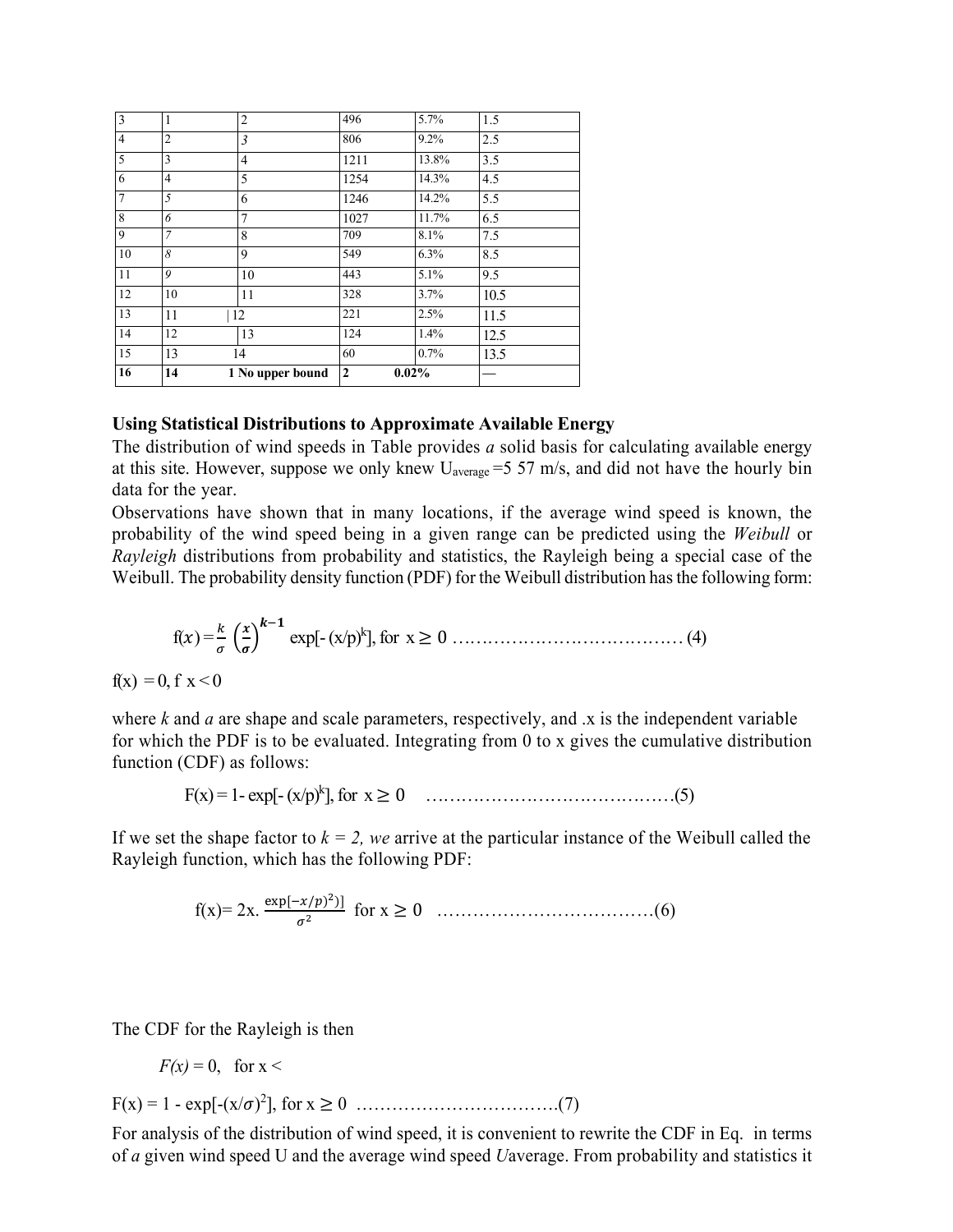is known that the expected value of a Rayleigh function is  $\bar{x} = \sigma.(\pi/4)^{1/2}$ . Substituting U<sub>average</sub> for  $\bar{x}$  and rearranging to find the scale factor in terms of known values gives:

= average.*(*/4)1 / 2 ……………………………………………………………….(8)

Substituting Eq. (6) into Eq. (5) and simplifying gives

$$
F(U) = 1 - \exp[-\left(\frac{U}{U_{average}(4_{\pi})^{1/2}}\right)^{2}]
$$
  
= 1 - \exp[-\left(\frac{1}{4\_{\pi}}\right)\left(\frac{U}{U\_{average}}\right)^{2}]  
= 1 - \exp[-\frac{\pi}{4}\left(\frac{U}{U\_{average}}\right)^{2}] \qquad \dots \qquad (9)

The CDF is used to calculate the probability that the wind speed will be at or below a given value *U,* givena known value of *Uaverage*

 $p(\text{wind speed} < U) = 1 - exp[(-\pi/4)(U/U_{\text{average}})^2]$  ………………...(10)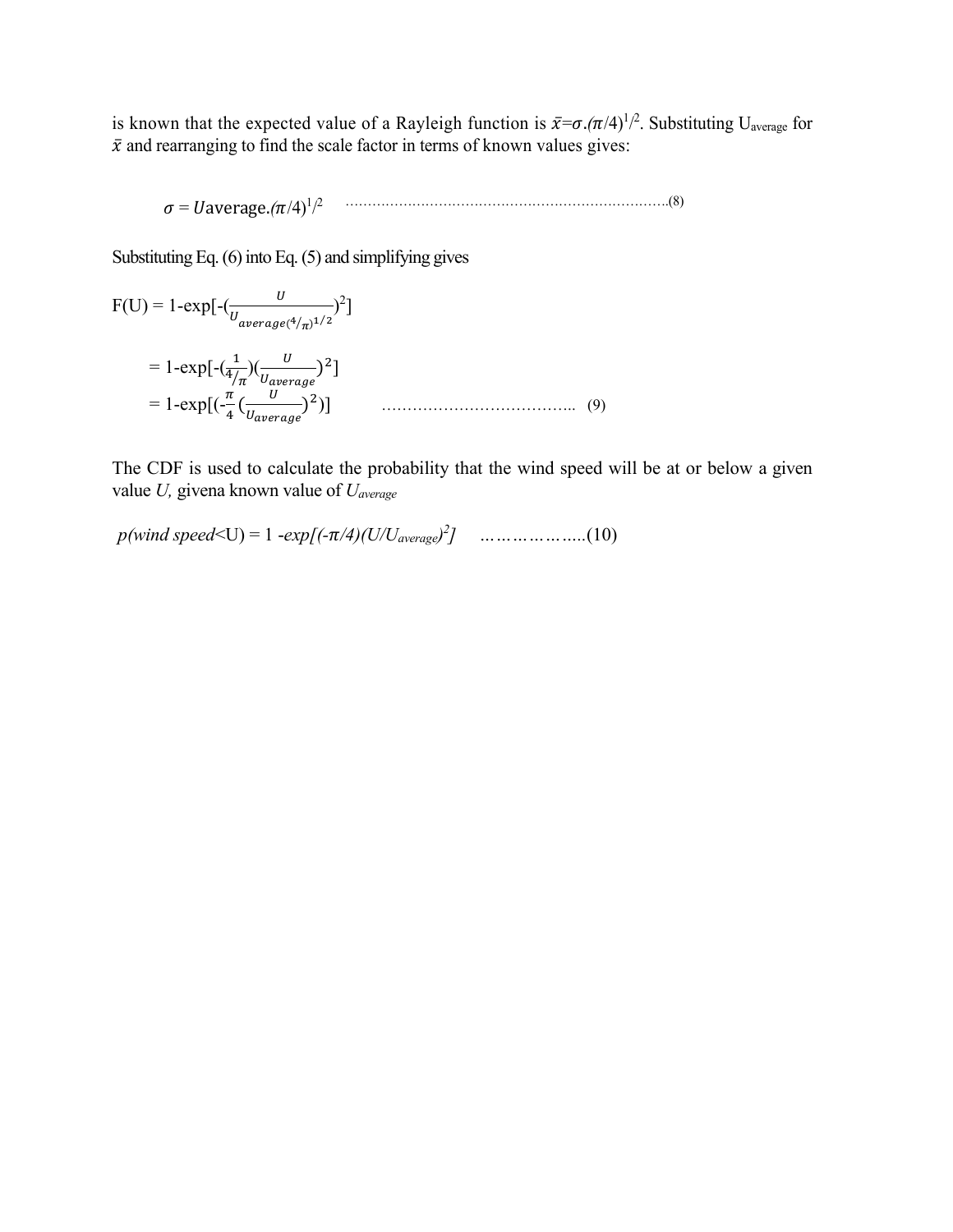So, for example, substituting the value  $U=4$  m/s into Eq. (4), the probability with  $U_{\text{average}} = 5.57 \text{ m/s}$  that the wind speed is less than or equal to this value is 32%. The application of the Rayleigh distribution to working with wind speed bins is illustrated in Example 1.

**Example 1** Using the Rayleigh distribution and  $U_{\text{average}} = 5.57 \text{ m/s}$ , calculate the probability that the wind is in bin 6.

**Solution** The probability that the wind is in the bin is the difference between the probability of wind at the maximum value for the bin, and the probability of the minimum value. Bin 6 is between 4 and 5 m/s. From Eq. (8) above

 $P(\text{wind speed} \leq 4) = 1 - \exp[(-\pi/4)(4/5.57)^2] = 0.33 = 33\%$ 

*Pfwind speed* ≤ 5) = 1 -  $\exp[(-\pi 4)(5/5.57)^2]$  = 0.469 = 46.9%

Therefore, the bin probability is  $46.9\%$  -  $33.3\%$  = 13.6%. This is the value obtained using the Rayleigh distribution; the observed value is 1254 h/8760 h/year = 14.3%.

To show how well the estimate using the Rayleigh distribution fits the above data, we can plot them next to each other, as shown below. From visual inspection, the Rayleigh estimated curve fits the observed data fairly well. Note that the estimating technique must be used with caution: although it happened to fit this data set well, there is no guarantee that for another location, the fit might not be quite poor, for example, in a case where the observed distribution has more than one peak. In order to understand the impact of using an estimated versus observed distribution for wind speed, we will calculate the estimate of energy available in th wind using both methods. For a given wind speed and swept area of a turbine A, the power P in watts available in the wind is calculated as follows

P = 0.5U<sup>3</sup> A ……………………………… (11)

Comparison of observed and Rayleigh estimated probabilities of wind speeds in a given bin for wind speeds up to  $14m/s$ . Here p is the density of air in kg/m<sup>3</sup>, which often has values on the order of  $1 \text{ kg/m}^3$ , depending on elevation above sea level and current weather conditions. From Eq. (9), the amount of energy available in the wind grows with the cube of the wind speed, so there is much more energy available in the wind at high wind speeds. For example, per unit of swept area, at U<sub>average</sub> and  $\rho = 1.15 \text{ kg/m}^3$ , the available power density is 99 W/m<sup>2</sup>, but it the upper range of the bins at 14 m/s, the power density is  $1578 \text{ W/m}^2$ . Variation in air density plays a significant role as well: values as low as 0.9 and as high as 1.3 kg/m<sup>3</sup> are observed, depending on the site. With air density at the low end of this range,  $P_i$  is reduced by 31% compared to the high value, all other things being equal.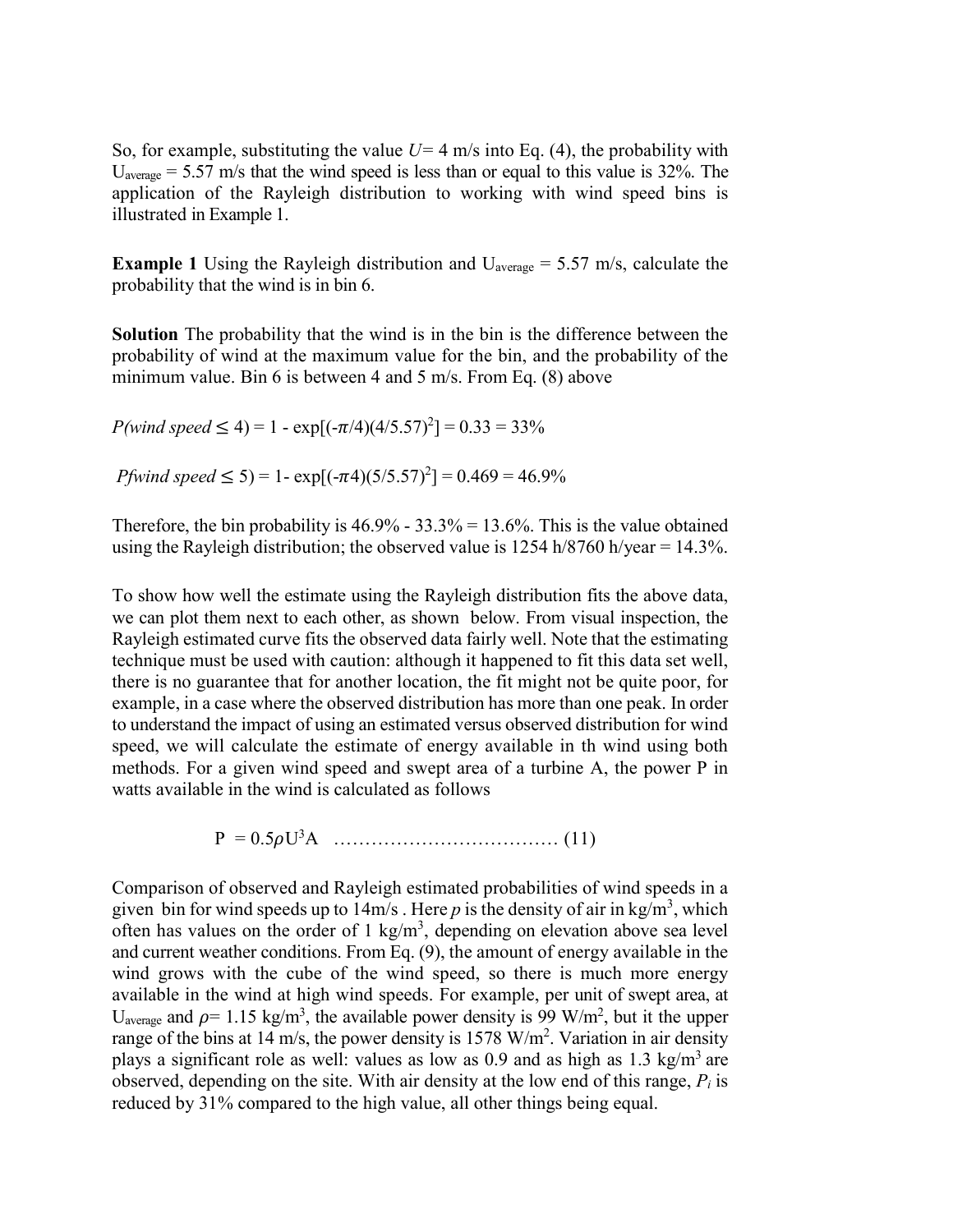Based on the actual bin data, we can calculate the annual energy available at the site by calculating the power available in kW in each bin, based on the bin average speed, and multiplying by the number of hours per year to obtain energy in kWh. Example 2 tests the accuracy of the Rayleigh function compared to the observed data.

**Example 2**. Suppose a wind analyst calculates the wind energy available at the site given in Table 1, knowing only wind speed *U* tor the site and using a Rayleigh function to calculate probabilities for the given wind bins. By what percent will the estimated energy differ from the value obtained if the bin data are known? Use an air density value of  $p = 1.15 \text{ kg/m}^3$ .

Solution Using Eq. (9) to calculate the power available in each bin and the percentage of the year in each bin to calculate the number of hours, it is possible to generate a table of observed and estimated energy values by bin. We will use bin 6, for which we calculated statistical probability in Example 1, as an example. The average speed in this bin is 4.5 m/s; therefore, the average power available is  $P =$  $(0.5)(1.15)(4.5)^3 = 52.4$  W/m<sup>2</sup>

According to the Rayleigh estimate, the wind is in the bin for  $(0.136)(8760h/year)$  = 1191 h/year. Therefore, the values of the observed and estimated output in the bin are, respectively

$$
E_{\text{observed}} = (1254 \frac{h}{year})(52.4 \frac{W}{m^2}) = 65.7 \text{ kWh/m}
$$

$$
E_{\text{estimated}} = (1191 \frac{h}{year})(52.4 \frac{W}{m^2}) = 62.4 \text{ kWh/m}^2
$$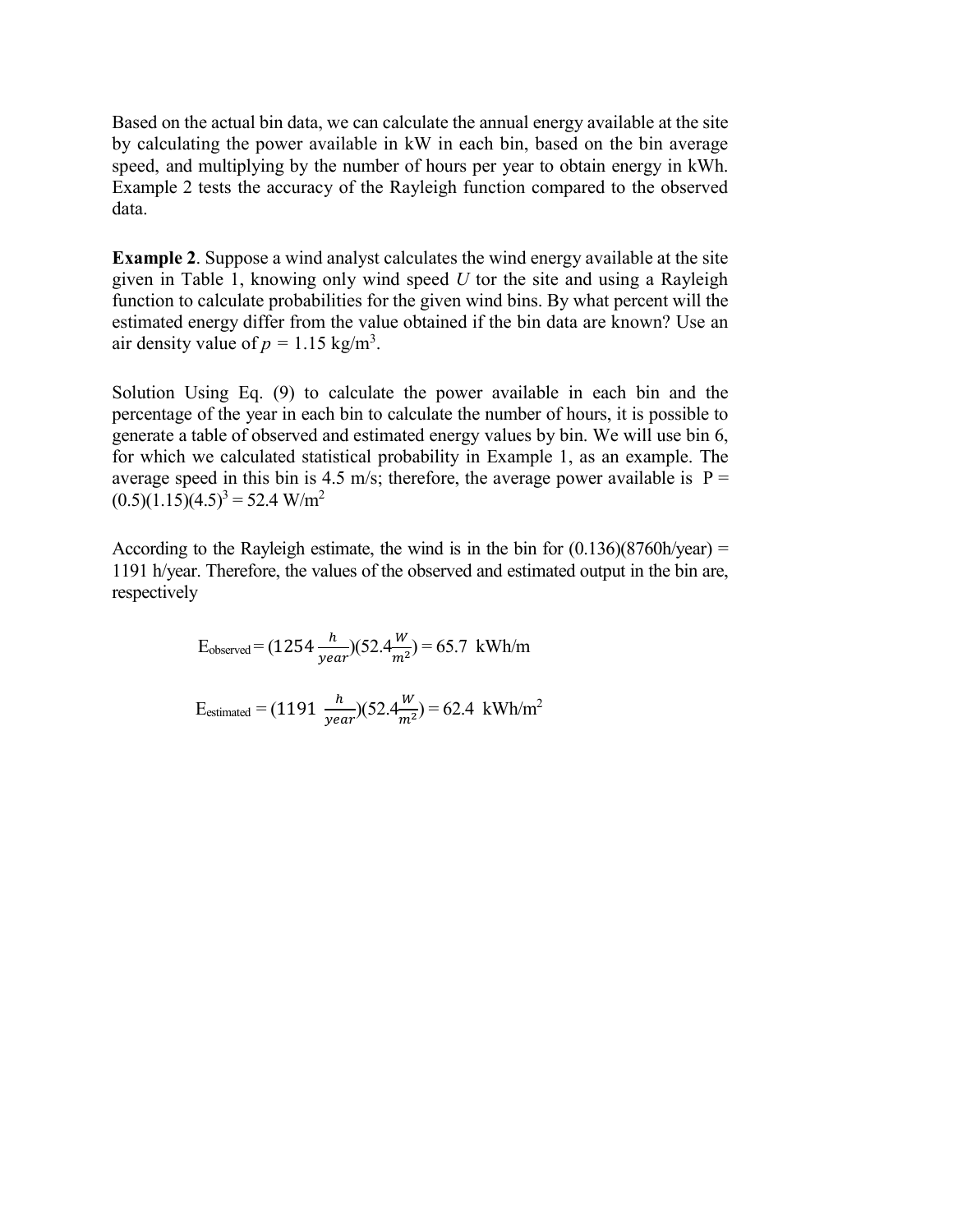| Bin            | <b>Power Density</b><br>(W/m <sup>2</sup> ) | <b>Annual Output</b> |                    |  |  |
|----------------|---------------------------------------------|----------------------|--------------------|--|--|
|                |                                             | Observed $(kWh/m2)$  | Estimated (kWh/m*) |  |  |
| $\mathbf{1}$   | 0.00                                        | 0.0                  | 0.0                |  |  |
| $\overline{2}$ | 0.07                                        | 0.0                  | 0.0                |  |  |
| $\overline{3}$ | 1.94                                        | 1.0                  | 1.2                |  |  |
| $\overline{4}$ | 8.98                                        | 7.2                  | 8.5                |  |  |
| $\overline{5}$ | 24.65                                       | 29.9                 | 27.9               |  |  |
| 6              | 52.40                                       | 65.7                 | 62.4               |  |  |
| $\overline{7}$ | 95.67                                       | 119.2                | 108.2              |  |  |
| 8              | 157.91                                      | 162.2                | 155.9              |  |  |
| $\overline{9}$ | 242.58                                      | 172.0                | 194.2              |  |  |
| 10             | 353.12                                      | 193.9                | 214.1              |  |  |
| 11             | 492.99                                      | 218.4                | 212.2              |  |  |
| 12             | 665.63                                      | 218.3                | 191.2              |  |  |
| 13             | 874.50                                      | 193.3                | 158.0              |  |  |
| 14             | 1123.05<br>Ţ                                | 139.3                | 120.5              |  |  |
| 15             | 1414.72                                     | 84.9                 | 85.1               |  |  |
| Total          |                                             | 1605.1               | 1539.3             |  |  |

Repeating this process for each bin gives the following results

From the observed data, this value is 1605 kWh/m<sup>2</sup>, while for the Rayleigh estimate, the value is 1539  $kWh/m<sup>2</sup>$ , excluding any wind above bin 15. So the Rayleigh underestimates the energy available at the site by a factor of 4.1%.

### **PERFORMANCE**

In the final analysis, performance of wind turbines is reduced to energy production and the value or cost of that energy in comparison to other sources of energy. The annual energy production (AEP) can be estimated by the following methods:

Generator size (rated power)

Rotor area and wind map value Manufacturer's curve of energy versus annual average wind speed. The generator size method is a rough approximation as wind turbines with the same size rotors (same area) can have different size generators, but it is a fairly good first approximation.

AEP = OF \* OS \* 8,760, kWh/yr or in MWh/yr ……………………… (12)

where AEP is the annual energy production, CF is the capacity factor, GS is the rated power of tile wind turbine, and 8,760 is the number of hours in a year. The CF is the average power divided by the rated power. The average power is generally calculated by knowing the energy production divided by the hours in that time period (usually a year or can be calculated for a month or a quarter). For example, if the AEP is 4,500 MWh for a wind turbine rated at 1.5 MW, then the average power = energy/hours = 4,500/8.760=0.5 MW, and the CF would be 0.5 M W/1.5 MW  $= 0.33 = 33\%$ , So, the CF is like an average efficiency.